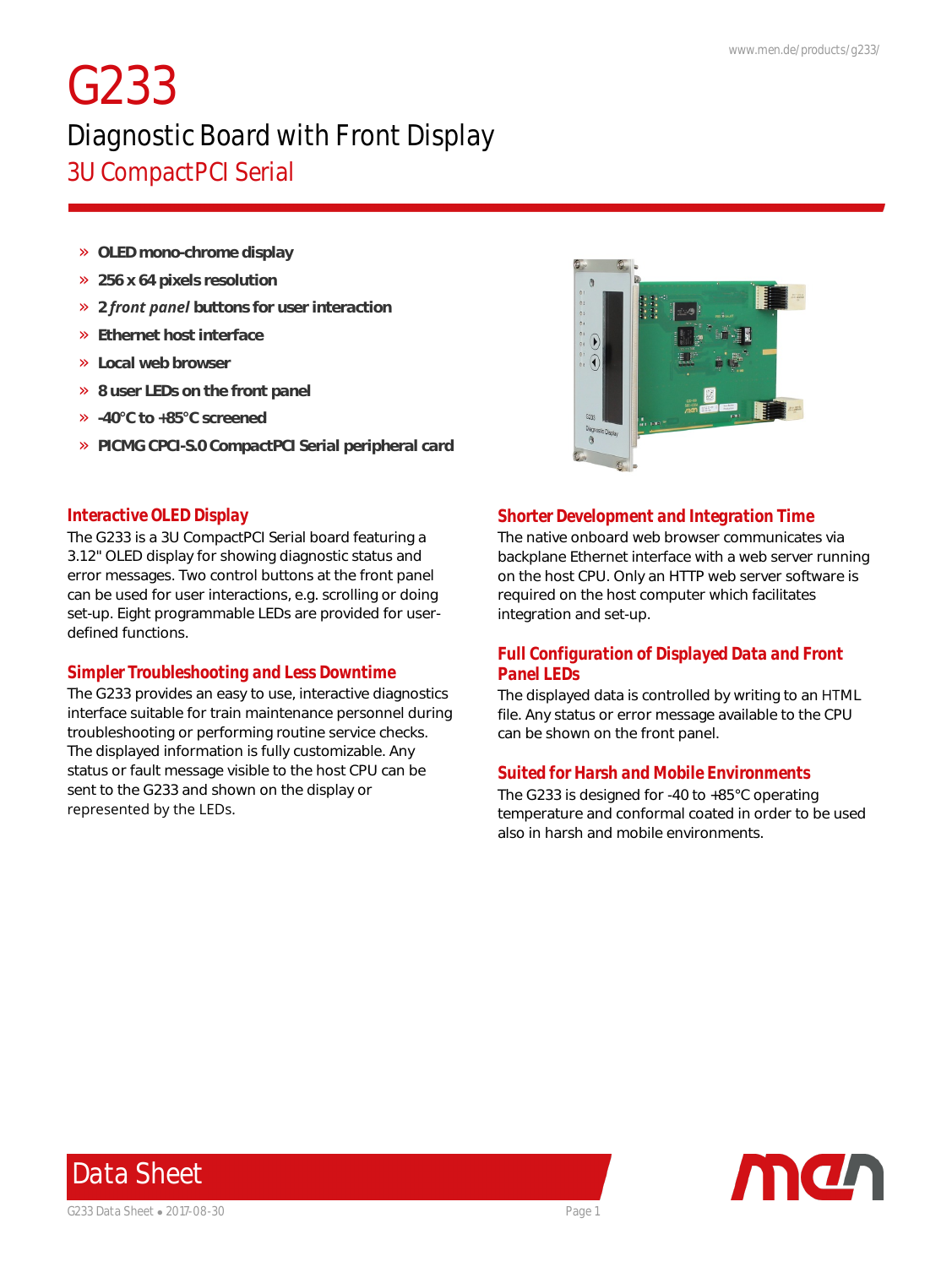





*Diagram* G233 Data Sheet • 2017-08-30 Page 2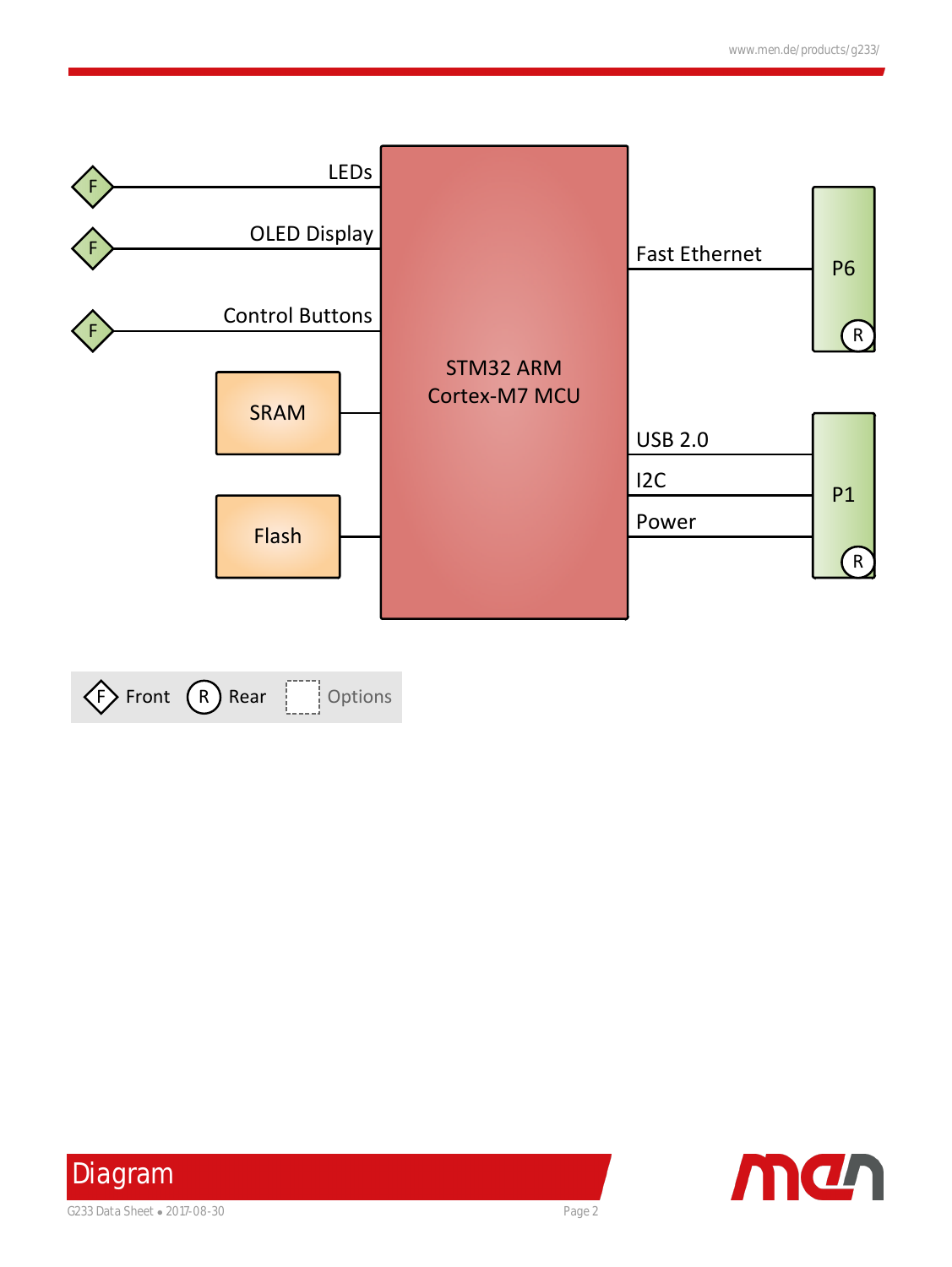| <b>Display</b>                                | OLED<br>Screen size: 3.12"<br>Resolution: 256 x 64 pixels<br>Black background<br>Emitting Color: Blue                                                                                                                                                                                                                                                                                                           |
|-----------------------------------------------|-----------------------------------------------------------------------------------------------------------------------------------------------------------------------------------------------------------------------------------------------------------------------------------------------------------------------------------------------------------------------------------------------------------------|
| <b>MCU</b>                                    | STM32 ARM 32-bit Cortex-M7<br>Running embedded RTOS with web browser                                                                                                                                                                                                                                                                                                                                            |
| <b>Memory</b>                                 | $\blacksquare$ Flash<br>$\Box$ 8 MB<br>■ SRAM<br>$\Box$ 2 MB                                                                                                                                                                                                                                                                                                                                                    |
| <b>Front Interfaces</b>                       | ■ Eight user LEDs<br>■ Two control buttons                                                                                                                                                                                                                                                                                                                                                                      |
| <b>Backplane Standard</b>                     | Compliance with CompactPCI Serial PICMG CPCI-S.0 Specification<br>Host connection:<br>o One 100BASE-T Ethernet channel<br>□ One OTG USB channel<br>o One I2C channel                                                                                                                                                                                                                                            |
| <b>Electrical Specifications</b>              | ■ Supply voltage<br>$\Box$ +12 V (-5%/+5%)<br>■ Power consumption<br>$\Box$ 1.75 W typ.                                                                                                                                                                                                                                                                                                                         |
| <b>Mechanical Specifications</b>              | Dimensions<br>ш<br>$\Box$ 3U, 12 HP<br>$\blacksquare$ Weight<br>$\Box$ 150 g (model 02G233-00)                                                                                                                                                                                                                                                                                                                  |
| <b>Environmental</b><br><b>Specifications</b> | Temperature range (operation)<br>a a<br>□ -40°C to +85°C (qualified components), compliant with EN 50155, class TX (model 02G233-00)<br>■ Temperature range (storage): -40°C to +85°C<br>Cooling concept<br>$\Box$ Air-cooled, airflow 1.0 m/s min.<br>Humidity: EN 50155:2007 (+25/+55 °C, 90-100 %)<br>Altitude: -300 m to +3000 m<br>Shock: EN 61373:2010<br>■ Vibration: EN 61373:2010<br>Conformal coating |
| <b>Reliability</b>                            | ■ MTBF: 3 074 049 h @ 40°C according to IEC/TR 62380 (RDF 2000) (model 02G233-00)                                                                                                                                                                                                                                                                                                                               |
| <b>Safety</b>                                 | ■ Electrical Safety<br>$\Box$ EN 50155:2007<br>□ EN 50153:2014<br>$\Box$ EN 50124-1:2001 + A1:2003 + A2:2005                                                                                                                                                                                                                                                                                                    |

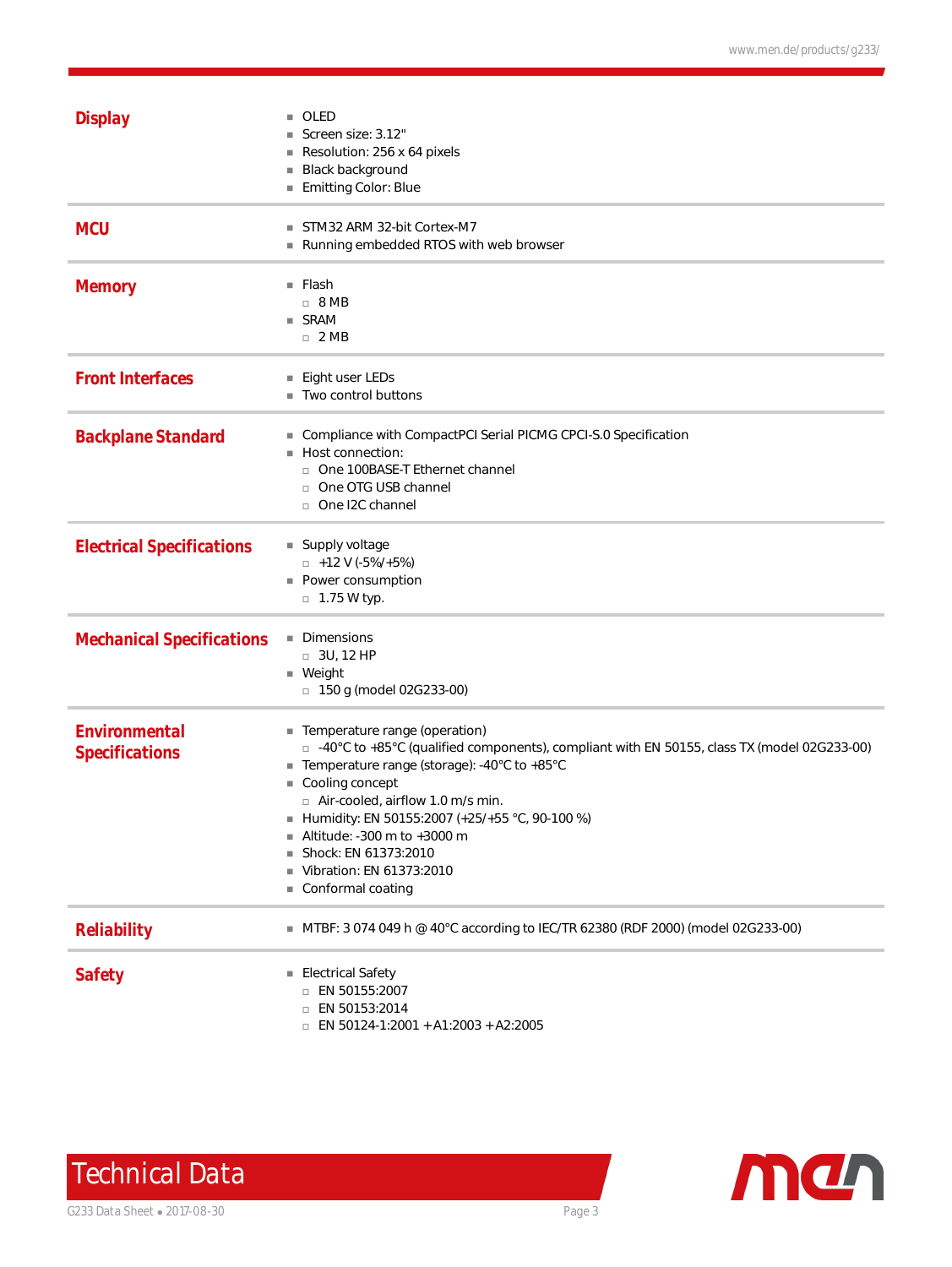| <i><b>EMC</b></i> | $\blacksquare$ EN 50121-3-2:2015 (radiated emission)<br>$\blacksquare$ EN 50121-3-2:2015 (conducted emission)<br>■ EN 50121-3-2:2015 (EMC immunity) |
|-------------------|-----------------------------------------------------------------------------------------------------------------------------------------------------|
|                   |                                                                                                                                                     |

**Software Support n** OS-independent